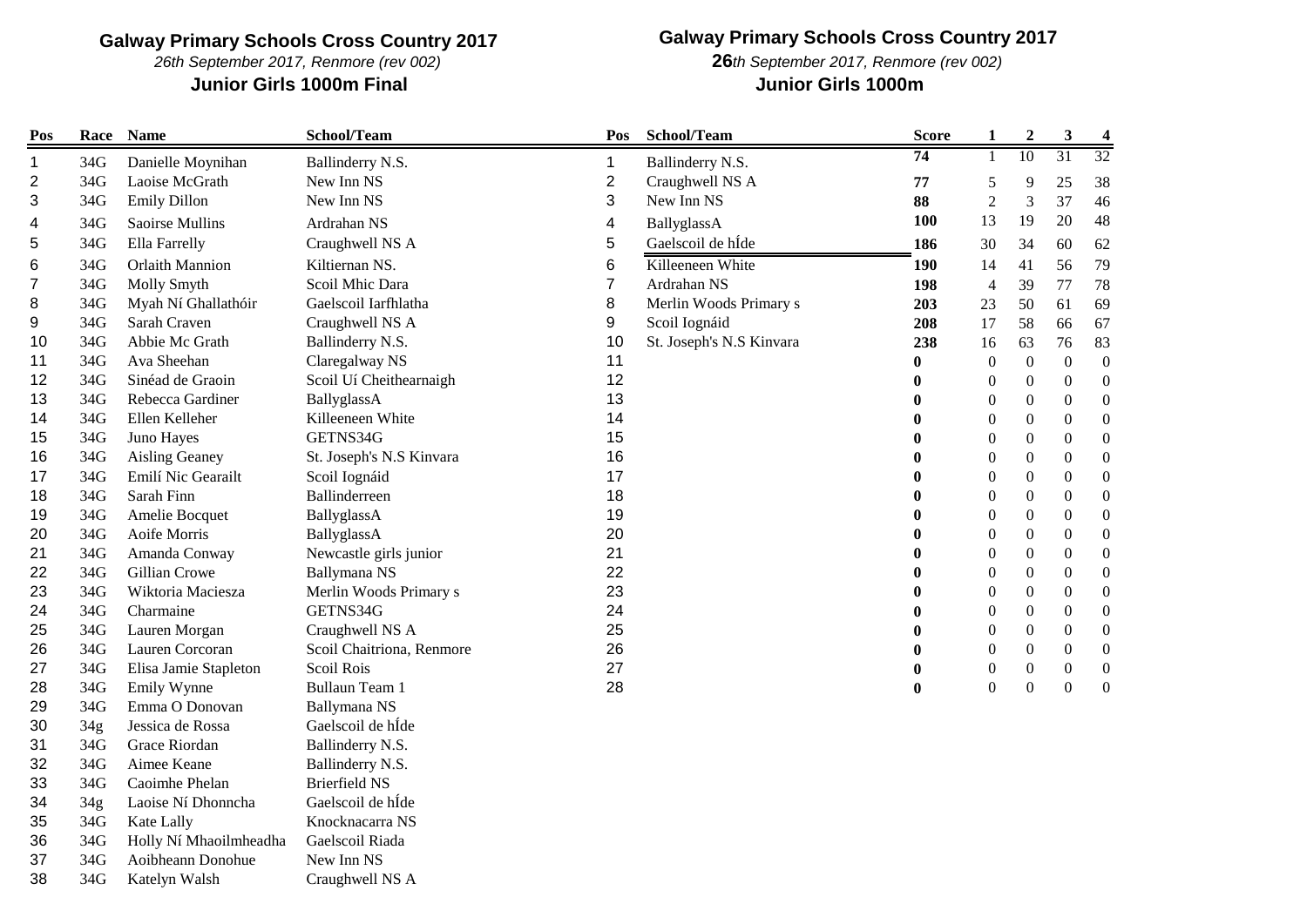| 39 | 34G             | Roisin Cahill                               | Ardrahan NS                 |
|----|-----------------|---------------------------------------------|-----------------------------|
| 40 | 34G             | Aoibh Morrow                                | Scoil Mhuire 1              |
| 41 | 34G             | Megan Niland                                | Killeeneen White            |
| 42 | 34G             | Ailbhe Walsh                                | St. Annin's N.S, Rosscahill |
| 43 | 34G             | Olivia Sellars                              | <b>GS</b> Riabhach          |
| 44 | 34G             | Claudia McGuinness                          | Craughwell NS A             |
| 45 | 34g             | Ella Faherty                                | Knocknacarra NS             |
| 46 | 34G             | Mary Brigid Cosgrove                        | New Inn NS                  |
| 47 | 34G             | Eilish Molloy                               | Newcastle girls junior      |
| 48 | 34G             | Clodagh Linnane                             | BallyglassA                 |
| 49 | 34G             | Ciara O'Connor                              | Craughwell NS B             |
| 50 | 34G             | Leonora Zalmonaite                          | Merlin Woods Primary s      |
| 51 | 34G             | Kelly Hallinan                              | Craughwell NS A             |
| 52 | 34G             | Abbie Daly                                  | Ballinderry N.S.            |
| 53 | 34G             | <b>Blaithin Keane</b>                       | <b>Brierfield NS</b>        |
| 54 | 34G             | Gemma Casserly                              | <b>St Colmans Cummer</b>    |
| 55 | 34G             | Carol Gantley                               | Lurga NS                    |
| 56 | 34G             | Dani Rei Morrison                           | Killeeneen White            |
| 57 | 34G             | <b>Emily Noone</b>                          | Brackloon NS                |
| 58 | 34G             | Amelia Sheppard                             | Scoil Iognáid               |
| 59 | 34G             | Jessica Ní Haicéad                          | <b>GS</b> Riabhach          |
| 60 | 34g             | Orla Ní Mhathúna                            | Gaelscoil de hÍde           |
| 61 | 34G             | Caoimhe O'Toole                             | Merlin Woods Primary s      |
| 62 | 34g             | Ciara Ní Mhaonlaí                           | Gaelscoil de hÍde           |
| 63 | 34G             | Lucy Franklin                               | St. Joseph's N.S Kinvara    |
| 64 | 34G             | <b>Beth Crowe</b>                           | Ballymana NS                |
| 65 | 34G             | Heather Kenny                               | New Inn NS                  |
| 66 | 34G             | Róisín Ní Mhaolrunaí                        | Scoil Iognáid               |
| 67 | 34G             | Aoibhe Bruzzi                               | Scoil Iognáid               |
| 68 | 34G             | Ellie Murphy                                | Carnmore Girls 1            |
| 69 | 34G             | Tyra Mdlauzo                                | Merlin Woods Primary s      |
| 70 | 34G             | Róisín Ní Fhátharta                         | Scoil Iognáid               |
| 71 | 34G             | Róise Ní Eadagain                           | Gaelscoil Dara              |
| 72 | 34G             | Emma Kavanagh                               | BallyglassA                 |
| 73 | 34G             | Katie Fitzpatrick                           | Merlin Woods Primary s      |
| 74 | ???             |                                             |                             |
| 75 | 34G             | Orla Murphy                                 | Scoil Mhuire Clarinbridge   |
| 76 | 34G             | Eabha Doody                                 | St. Joseph's N.S Kinvara    |
| 77 | 35G             | Katie O'Hara                                | Ardrahan NS                 |
| 78 | 34G             | Mary Healy                                  | Ardrahan NS                 |
| 79 | 34G             | Ciara Mullins                               | Killeeneen White            |
| 80 | 34G             | Michelle Hession                            | <b>St Colmans Cummer</b>    |
| 81 | 34 <sub>g</sub> | Hannah Ní Mhangáin de Fui Gaelscoil de hÍde |                             |
| 82 | 34G             | Síofra Lynskey                              | Peterswell                  |
| 83 | 34G             | Sarah Gunning                               | St. Joseph's N.S Kinvara    |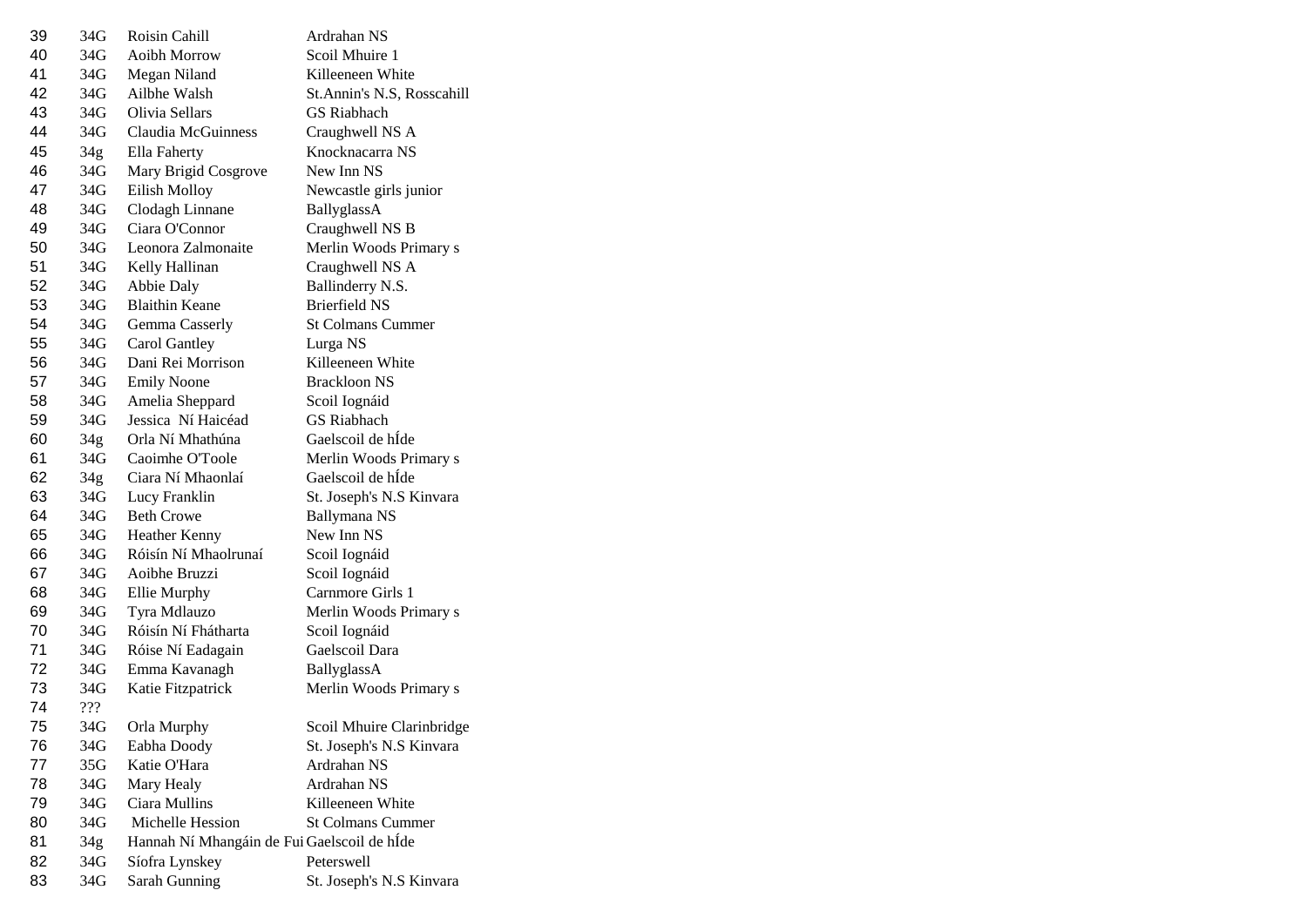| 84 | 34G | Ciara Farrell        | Killeeneen White               |
|----|-----|----------------------|--------------------------------|
| 85 | 34g | Katie de Rossa       | Gaelscoil de hIde              |
| 86 | 34G | Eireann Murphy       | Killeeneen White               |
| 87 | 34G | Aoife Casserly       | Scoil Mhuire Oranmore          |
| 88 | 34G | Abby Gibney          | <b>Oughterard Girls Junior</b> |
| 89 | 34G | Megan Devane         | BallyglassA                    |
| 90 | 34G | Zoe Power            | Merlin Woods Primary s         |
| 91 | 34G | Róisín Mitchell Ward | St. Joseph's N.S Kinvara       |
| 92 | 34G | Leah O'Connor        | St. Joseph's N.S Kinvara       |
| 93 | 34G | Alannah Spellman     | New Inn NS                     |
| 94 | 34G | Ava $D\$             | Ballinderry N.S.               |
|    |     |                      |                                |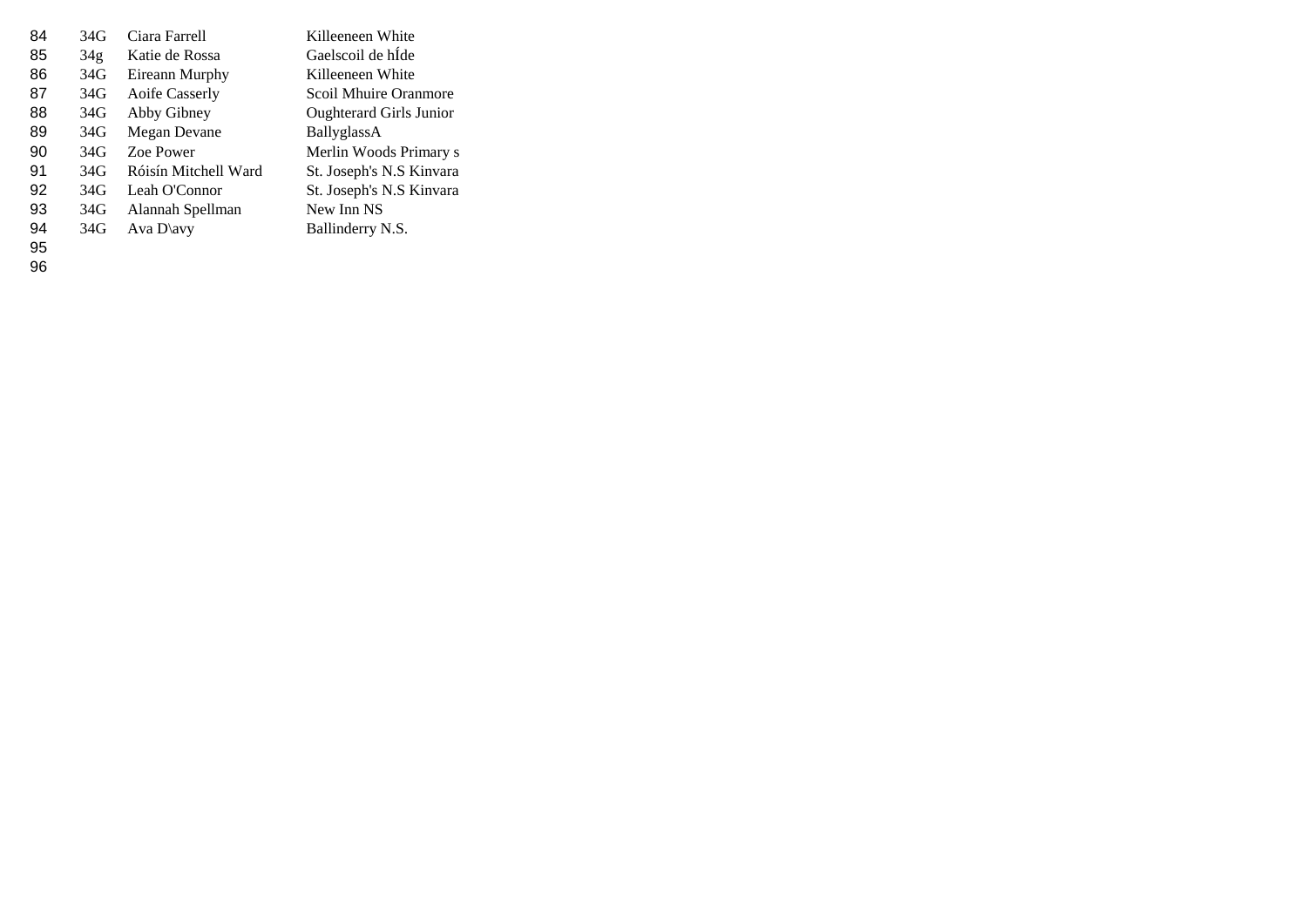*26th September 2017, Renmore (rev 002)*

# **Galway Primary Schools Cross Country 2017**

**Junior Boys 1000m final Junior Boys 1000m Final** *th September 2017, Renmore (rev 002)*

| Pos            | Race | <b>Name</b>                             | School/Team                        | Pos            | School/Team                 | <b>Score</b>     | $\mathbf{1}$     | $\boldsymbol{2}$ | $\mathbf{3}$     | $\overline{\mathbf{4}}$ |
|----------------|------|-----------------------------------------|------------------------------------|----------------|-----------------------------|------------------|------------------|------------------|------------------|-------------------------|
| $\mathbf 1$    | 34B  | Darragh Fahy                            | <b>Bullaun Team 1</b>              | 1              | <b>Bullaun Team 1</b>       | 71               | $\mathbf{1}$     | $\overline{15}$  | 16               | 39                      |
| $\overline{2}$ | 34B  | Kevin Cassidy                           | Ballinderreen                      | $\overline{2}$ | Gaelscoil de hÍde           | 119              | 6                | 13               | 37               | 63                      |
| 3              | 34B  | Cian Connaughton                        | Carrabane                          | 3              | Killeeneen White            | 120              | 9                | 17               | 34               | 60                      |
| 4              | 34B  | Oisin Maher                             | Scoil Mhuire2                      | 4              | Carrabane                   | 123              | 3                | 31               | 42               | 47                      |
| 5              | 34B  | Enda Keane                              | Kilkerrin                          | 5              | Scoil Iosaif Naofa Oranmore | 130              | 14               | 25               | 33               | 58                      |
| 6              | 34B  | Daragh Mill                             | Gaelscoil de hÍde                  | 6              | Craughwell NS A             | 150              | 19               | 20               | 41               | 70                      |
| 7              | 34B  | Cian Halligan                           | St. Patrick's Primary School, Tuam | 7              | St Patricks Galway city     | 173              | 22               | 27               | 59               | 65                      |
| 8              | 34B  | Fionn Higgins                           | Scoil Mhuire Clarinbridge          | 8              | Scoil Iognáid               | 189              | 43               | 44               | 45               | 57                      |
| 9              | 34B  | Ronan Murphy                            | Killeeneen White                   | 9              | Scoil Éinde                 | 194              | 40               | 48               | 51               | 55                      |
| 10             | 34B  | Kyle Delaney                            | <b>Brierfield NS</b>               | 10             | Scoil Mhuire Clarinbridge   | 219              | $\,$ 8 $\,$      | 23               | 85               | 103                     |
| 11             | 34B  | Shane Earls                             | New Inn NS                         | 11             | Ballymana NS                | 337              | 77               | 78               | 86               | 96                      |
| 12             | 34B  | Patrick Flynn                           | Menlough NS                        | 11             |                             | 0                | $\boldsymbol{0}$ | $\overline{0}$   | $\mathbf{0}$     | $\boldsymbol{0}$        |
| 13             | 34B  | Shay Ó Coinín                           | Gaelscoil de hÍde                  | 12             |                             |                  | $\boldsymbol{0}$ | $\boldsymbol{0}$ | $\boldsymbol{0}$ | $\mathbf{0}$            |
| 14             | 34B  | Daniel Gilbert                          | Scoil Iosaif Naofa Oranmore        | 13             |                             |                  | $\boldsymbol{0}$ | $\boldsymbol{0}$ | $\mathbf{0}$     | $\boldsymbol{0}$        |
| 15             | 34B  | Dylan O Higgins                         | <b>Bullaun Team 1</b>              | 14             |                             |                  | $\mathbf{0}$     | $\boldsymbol{0}$ | $\mathbf{0}$     | $\boldsymbol{0}$        |
| 16             | 34B  | Keegan Connaire                         | <b>Bullaun Team 1</b>              | 15             |                             | 0                | $\mathbf{0}$     | $\theta$         | $\mathbf{0}$     | $\boldsymbol{0}$        |
| 17             | 34B  | <b>Steven Jennings</b>                  | Killeeneen White                   | 16             |                             |                  | $\boldsymbol{0}$ | $\boldsymbol{0}$ | $\boldsymbol{0}$ | $\boldsymbol{0}$        |
| 18             | 34B  | Eanna Dolan                             | <b>Brierfield NS</b>               | 17             |                             |                  | $\boldsymbol{0}$ | $\boldsymbol{0}$ | $\boldsymbol{0}$ | $\boldsymbol{0}$        |
| 19             | 34B  | Keelan Moorhead                         | Craughwell NS A                    | 18             |                             | 0                | $\theta$         | $\Omega$         | $\mathbf{0}$     | $\boldsymbol{0}$        |
| 20             | 34B  | Darragh Kelly                           | Craughwell NS A                    | 19             |                             | 0                | $\boldsymbol{0}$ | $\boldsymbol{0}$ | $\mathbf{0}$     | $\boldsymbol{0}$        |
| 21             | 222  |                                         |                                    | 20             |                             | 0                | $\boldsymbol{0}$ | $\boldsymbol{0}$ | $\Omega$         | $\boldsymbol{0}$        |
| 22             | 34B  | Thomas Burke                            | St Patricks Galway city            | 21             |                             | 0                | $\theta$         | $\boldsymbol{0}$ | $\Omega$         | $\boldsymbol{0}$        |
| 23             | 34B  | Seán Lavan                              | Scoil Mhuire Clarinbridge          | 22             |                             | $\bf{0}$         | $\boldsymbol{0}$ | $\boldsymbol{0}$ | $\mathbf{0}$     | $\boldsymbol{0}$        |
| 24             | 34B  | Jack Naughton Heavey 34B Lisheenkyle NS |                                    | 23             |                             |                  | $\overline{0}$   | $\mathbf{0}$     | $\mathbf{0}$     | $\boldsymbol{0}$        |
| 25             | 34B  | Stephen Caufield                        | Scoil Iosaif Naofa Oranmore        | 24             |                             |                  | $\boldsymbol{0}$ | $\boldsymbol{0}$ | $\mathbf{0}$     | $\boldsymbol{0}$        |
| 26             | 34B  | Eoin Mulleady                           | Esker NS                           | 25             |                             |                  | $\boldsymbol{0}$ | $\boldsymbol{0}$ | $\Omega$         | $\boldsymbol{0}$        |
| 27             | 34B  | Harry Barrett                           | St Patricks Galway city            | 26             |                             | 0                | $\mathbf{0}$     | $\boldsymbol{0}$ | $\boldsymbol{0}$ | $\boldsymbol{0}$        |
| 28             | 34B  | mikey Mulry                             | Knocknacarra NS                    | 27             |                             | 0                | $\mathbf{0}$     | $\Omega$         | $\mathbf{0}$     | $\boldsymbol{0}$        |
| 29             | 34B  | Anthony Tear                            | Athenry Boys School                | 28             |                             |                  | $\boldsymbol{0}$ | $\mathbf{0}$     | $\theta$         | $\boldsymbol{0}$        |
| 30             | 34B  | Philip O Connor                         | Lurga NS                           | 29             |                             |                  | $\boldsymbol{0}$ | $\boldsymbol{0}$ | $\mathbf{0}$     | $\boldsymbol{0}$        |
| 31             | 34B  | Euan Walsh                              | Carrabane                          | 30             |                             | 0                | $\mathbf{0}$     | $\theta$         | $\Omega$         | $\overline{0}$          |
| 32             | 34B  | Osin Glynn                              | Lurga NS                           | 31             |                             | $\bf{0}$         | $\mathbf{0}$     | $\boldsymbol{0}$ | $\overline{0}$   | $\boldsymbol{0}$        |
| 33             | 34B  | Osahan Enaiho                           | Scoil Iosaif Naofa Oranmore        | 32             |                             | $\boldsymbol{0}$ | $\Omega$         | $\Omega$         | $\Omega$         | $\mathbf{0}$            |
| 34             | 34B  | Eoghan Canavan                          | Killeeneen White                   |                |                             |                  |                  |                  |                  |                         |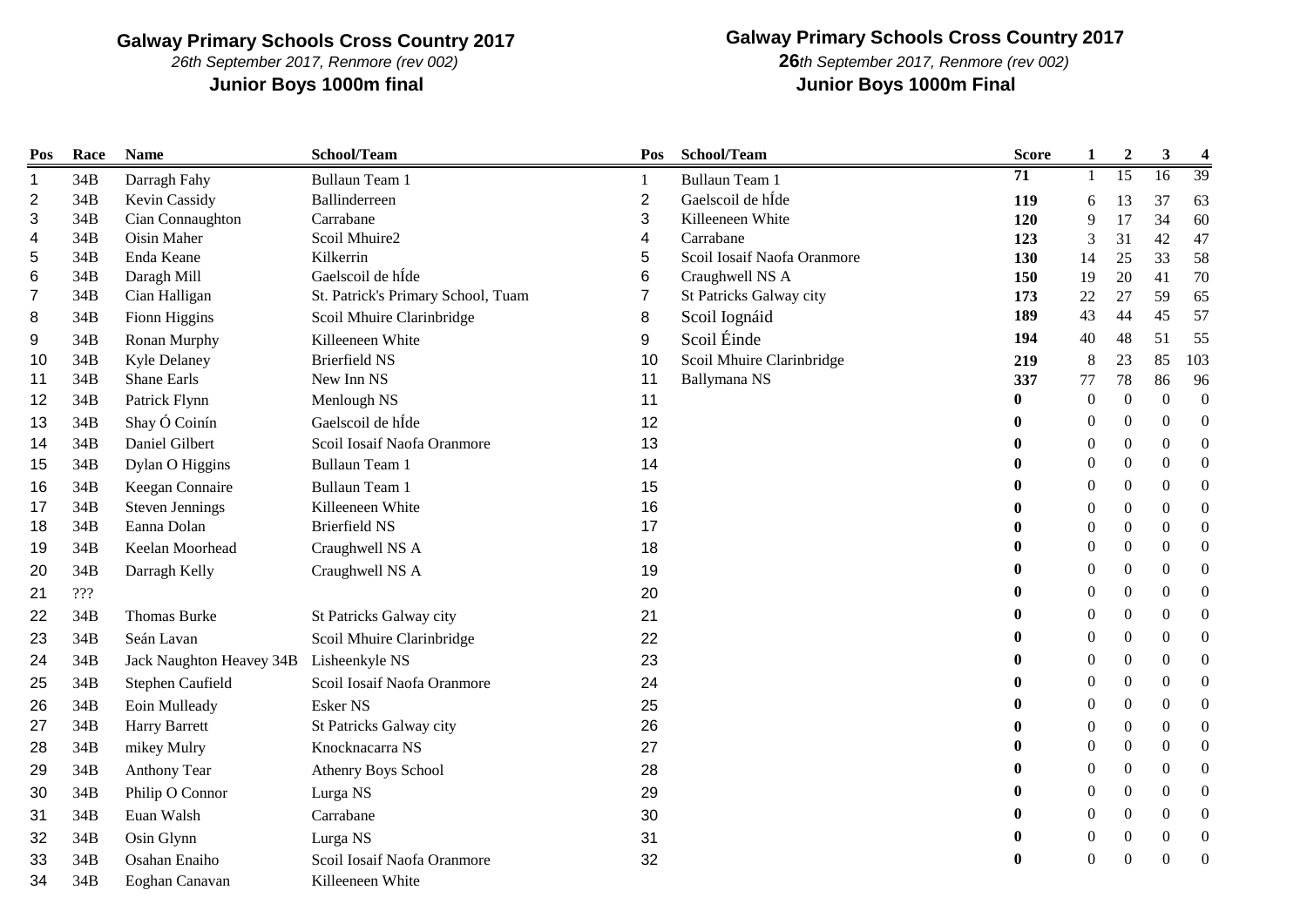| 35 | 34B | Senan Mac Dómhnaill     | Gaelscoil Riada             |
|----|-----|-------------------------|-----------------------------|
| 36 | 34B | Stephen Slevin          | Ardrahan NS                 |
| 37 | 34B | Caelan Ó Colmáin        | Gaelscoil de hÍde           |
| 38 | 34B | Ronan Hogan             | Athenry Boys School         |
| 39 | 34B | <b>Andrew Keane</b>     | <b>Bullaun Team 1</b>       |
| 40 | 34B | <b>Adam Morris</b>      | Scoil Éinde                 |
| 41 | 34B | Liam O Donoghue         | Craughwell NS A             |
| 42 | 34B | Louis Keary             | Carrabane                   |
| 43 | 34B | Conchúr Ó Ciaragáin     | Scoil Iognáid               |
| 44 | 34B | Mícheál Ó Muineacháín   | Scoil Iognáid               |
| 45 | 34B | Paddy Ó Cuinneagáin     | Scoil Iognáid               |
| 46 | 34B | Eanna McDonagh          | Newcastle Boys Junior       |
| 47 | 34B | Jamie Noone             | Carrabane                   |
| 48 | 34B | Dara Comer Byrne        | Scoil Éinde                 |
| 49 | 34B | <b>Robert Gardiner</b>  | BallyglassA                 |
| 50 | 34B | <b>Eoghan Hynes</b>     | Ardrahan NS                 |
| 51 | 34B | Joe Colleran            | Scoil Éinde                 |
| 52 | 34B | Eoinín Ó Cualáin        | Scoil Mhic Dara             |
| 53 | 34B | Lewis Brady             | Peterswell                  |
| 54 | 34B | Orrin Gilmore           | BallyglassA                 |
| 55 | 34B | Mauricio Yela           | Scoil Éinde                 |
| 56 | 34B | Cormac Furey            | Annagh Hill NS              |
| 57 | 34B | Seán Ó Coisdealbha      | Scoil Iognáid               |
| 58 | 34B | Ryan Clery              | Scoil Iosaif Naofa Oranmore |
| 59 | 34B | Killian Wall            | St Patricks Galway city     |
| 60 | 34B | <b>Ben Cloonan</b>      | Killeeneen White            |
| 61 | 34B | Jack Madden 34B         | Lisheenkyle NS              |
| 62 | 34B | Dónal Ó Mistéil         | Scoil Iognáid               |
| 63 | 34B | Fionn Ó Fathaigh        | Gaelscoil de hÍde           |
| 64 | 34B | Daniel Keating          | Castleblakeney N.S.         |
| 65 | 34B | Michael Blake           | St Patricks Galway city     |
| 66 | 34B | David McDonough         | <b>Ballinderreen</b>        |
| 67 | 34B | Patrick Murray          | Scoil Éinde                 |
| 68 | 34B | James McGuire           | Scoil Iosaif Naofa Oranmore |
| 69 | 34B | Tom Clancy              | Scoil Chaitriona, Renmore   |
| 70 | 34B | <b>Ben Moran</b>        | Craughwell NS A             |
| 71 | 34B | Daithí Mac Giollaráin   | Scoil Iognáid               |
| 72 | 34B | Luke O Sullivan         | Killeeneen Maroon           |
| 73 | 34B | Jacob Carroll           | GETNS34B                    |
| 74 | 34B | Eoin Collins            | CarnmoreBoys1               |
| 75 | 34B | <b>Adam Hynes</b>       | St Pats Tuam Individual     |
| 76 | 34B | <b>Thomas Gallagher</b> | Carrabane                   |
| 77 | 34B | Cíaran Leen             | Ballymana NS                |
| 78 | 34B | Lee Whelton             | Ballymana NS                |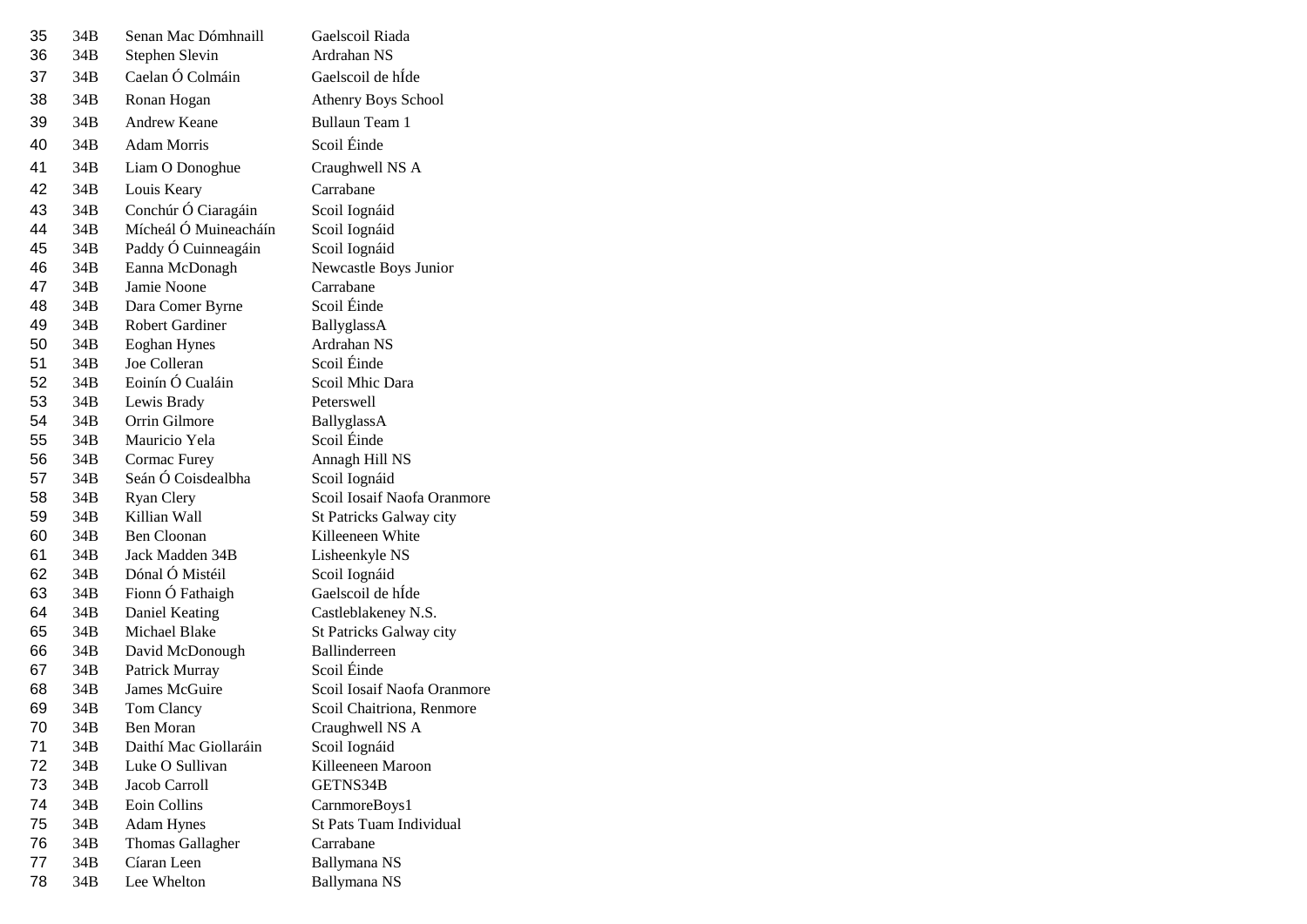| 79  | 34 <sub>B</sub> | Conor Goodwin        | Scoil Iosaif Naofa Oranmore |
|-----|-----------------|----------------------|-----------------------------|
| 80  | 34B             | Michael geoghegan    | St.Annin's N.S, Rosscahill  |
| 81  | 34B             | Tommy O Connor       | Bullaun Team 1              |
| 82  | 34B             | Darren Ward          | Bullaun Team 1              |
| 83  | 34B             | Lachlan Geraghty     | Scoil Éinde                 |
| 84  | 34B             | Francis Ward         | St Patricks Galway city     |
| 85  | 34B             | <b>Matthew Cox</b>   | Scoil Mhuire Clarinbridge   |
| 86  | 34B             | Paul Barry           | Ballymana NS                |
| 87  | 34B             | Ruairí Ó Fallúin     | Gaelscoil de hÍde           |
| 88  | 34B             | Oran Collins         | Craughwell NS A             |
| 89  | 34B             | Ollie Gilligan       | Craughwell NS A             |
| 90  | 34B             | Daniel Ó Ceallaigh   | Gaelscoil Iarfhlatha        |
| 91  | 34B             | Ruairí Keady         | Scoil Éinde                 |
| 92  | 34B             | Jeaic Ó Fearghaill   | Gaelscoil Dara              |
| 93  | 34B             | <b>Adrian Silke</b>  | Knocknacarra NS             |
| 94  | 34B             | James Ó Mailmhuaidh  | Gaelscoil de hÍde           |
| 95  | 34B             | Rory Gallagher       | Killeeneen White            |
| 96  | 34B             | Paddy Malone         | Ballymana NS                |
| 97  | 34B             | <b>Stephen Ruane</b> | Scoil Iosaif Naofa Oranmore |
| 98  | 34B             | Stephen Keane        | Carrabane                   |
| 99  | 34B             | Adam Niland          | Killeeneen White            |
| 100 | 34B             | <b>NiallFleet</b>    | Newcastle Boys Junior       |
| 101 | 34B             | <b>Jason Greaney</b> | Ballymana NS                |
| 102 | 34B             | Dara Zimmerer        | Ballymana NS                |
| 103 | 34B             | Simon Lynskey        | Scoil Mhuire Clarinbridge   |
| 104 | 34B             | Seán Hoade           | Scoil Mhuire Clarinbridge   |
| 105 | 34 <sub>B</sub> | SeánMcVeigh          | Scoil Mhuire Clarinbridge   |
|     |                 |                      |                             |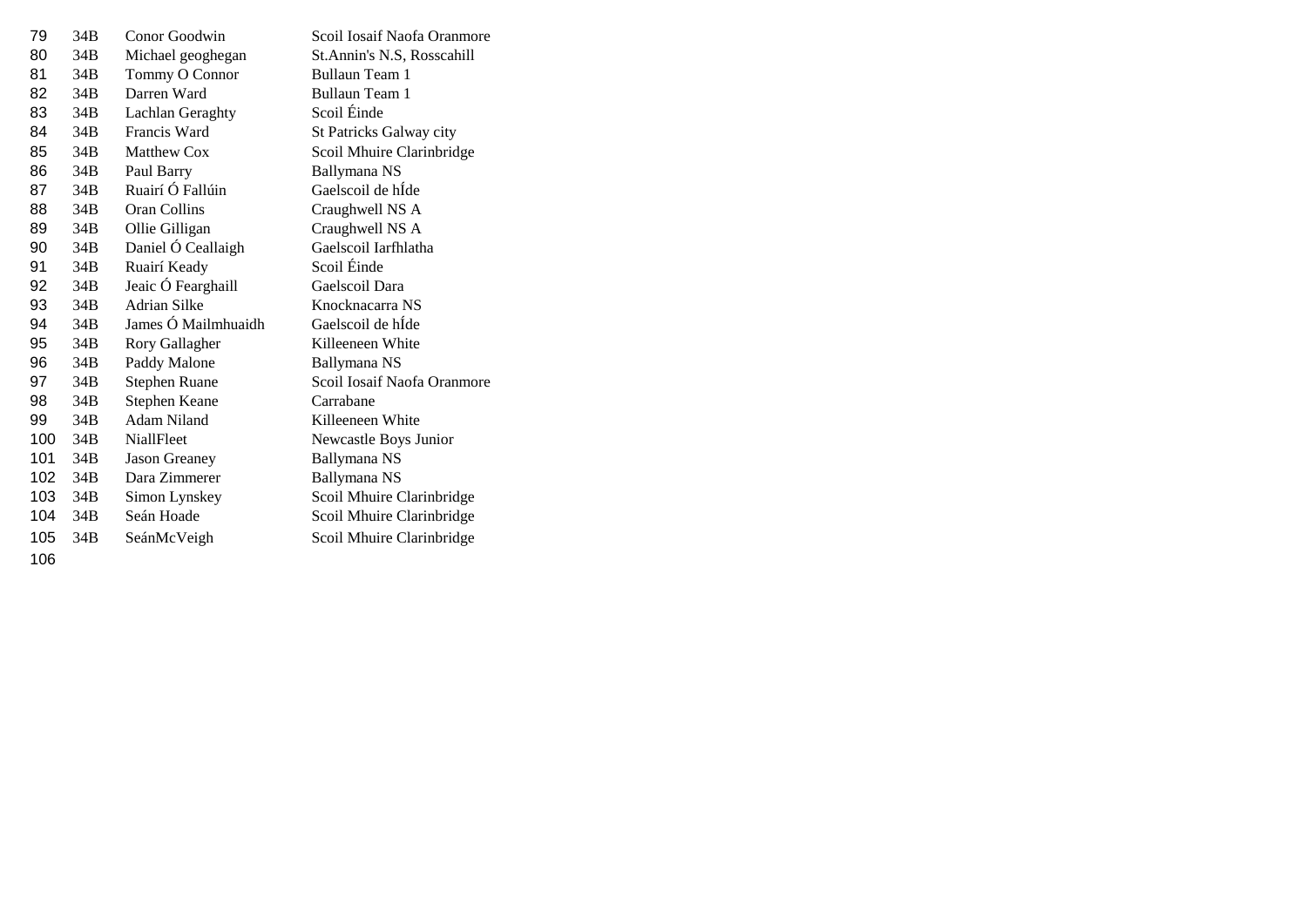*th September 2017, Renmore (rev 002)* **Senior Girls 1200m, Final Senior Girls 1200m Final**

### **Galway Primary Schools Cross Country 2017**

*26th September 2017, Renmore (rev 002)*

| Pos | Race Name                | School/Team                      | Pos            | School/Team                | <b>Score</b>    | $\mathbf{1}$     | $\boldsymbol{2}$ | $\mathbf{3}$     | $\overline{\mathbf{4}}$ |
|-----|--------------------------|----------------------------------|----------------|----------------------------|-----------------|------------------|------------------|------------------|-------------------------|
| 1   | 56G Isabella Burke       | Scoil Chaitriona, Renmore        | 1              | Craughwell NS A            | $\overline{76}$ | $\overline{4}$   | 20               | 25               | 27                      |
| 2   | 56G Aoibhe Joyce         | Scoil Ide                        | $\overline{2}$ | Scoil Chroí Naofa, Athenry | 91              | 3                | 9                | 37               | 42                      |
| 3   | 56G Kayla Madden         | Scoil Chroí Naofa, Athenry       | 3              | Scoil Iognáid              | 125             | 7                | 30               | 32               | 56                      |
| 4   | 56G Clodagh O'Meara      | Craughwell NS A                  | 4              | Scoil Ide                  | 153             | 2                | 41               | 48               | 62                      |
| 5   | 56G Fauve Aylmer         | Coldwood D                       | 5              | St.Annin's N.S, Rosscahill | 176             | 11               | 16               | 71               | 78                      |
| 6   | 56G Rachel Fahy          | Claregalway NS                   | 6              | Killeeneen White           | 181             | 14               | 28               | 69               | 70                      |
| 7   | 56G Léana Nic Dhonncha   | Scoil Iognáid                    | $\overline{7}$ | <b>St Colmans Cummer</b>   | 209             | 26               | 34               | 74               | 75                      |
| 8   | 56G Saoirse Coleman      | Menlough NS                      | 8              | Gaelscoil de hÍde          | 211             | 21               | 31               | 79               | 80                      |
| 9   | 56G Leonore Church       | Scoil Chroí Naofa, Athenry       | 9              | New Inn NS                 | 234             | 38               | 54               | 57               | 85                      |
| 10  | 56G Siobhán Geaney       | St. Joseph's N.S. Kinvara        | 10             | Coldwood D                 | 190             | 5                | 35               | 66               | 84                      |
| 11  | 56G Hannah Clarke        | St.Annin's N.S, Rosscahill       | 11             |                            |                 | $\overline{0}$   | $\boldsymbol{0}$ | $\overline{0}$   | $\boldsymbol{0}$        |
| 12  | 56G Roselyn Okoro        | Merlin Woods Primary s           | 12             |                            |                 | $\overline{0}$   | $\boldsymbol{0}$ | $\overline{0}$   | $\Omega$                |
| 13  | 56G Tara Kenny           | Carnmore Girls 3                 | 13             |                            |                 | $\boldsymbol{0}$ | 0                | $\boldsymbol{0}$ | $\boldsymbol{0}$        |
| 14  | 56G Josie Fallon         | Killeeneen White                 | 14             |                            |                 | $\boldsymbol{0}$ | $\boldsymbol{0}$ | $\boldsymbol{0}$ | $\mathbf{0}$            |
| 15  | 56G Eghosa Ekoma         | Scoil Mhuire Oranmore            | 15             |                            |                 | $\theta$         | $\overline{0}$   | $\overline{0}$   | $\Omega$                |
| 16  | 56G Justine Gaudioux     | St.Annin's N.S, Rosscahill       | 16             |                            |                 | $\boldsymbol{0}$ | $\boldsymbol{0}$ | $\boldsymbol{0}$ | $\mathbf{0}$            |
| 17  | <b>56G EVA BURKE</b>     | <b>BELMONT NS</b>                | 17             |                            | 0               | $\overline{0}$   | $\overline{0}$   | $\mathbf{0}$     | $\Omega$                |
| 18  | 56G Sinead McManus       | Gurteen N.S.                     | 18             |                            | $\bf{0}$        | $\theta$         | 0                | $\boldsymbol{0}$ | $\theta$                |
| 19  | 56G Mia Ni Chreachmhaoil | Gaelscoil Dara                   | 19             |                            | 0               | $\boldsymbol{0}$ | $\boldsymbol{0}$ | $\boldsymbol{0}$ | $\theta$                |
| 20  | 56G Aisling Whyte        | Craughwell NS A                  | 20             |                            |                 | $\Omega$         | $\Omega$         | $\Omega$         | $\theta$                |
| 21  | 56G Anna Nic Oitir       | Gaelscoil de hÍde                | 21             |                            |                 | $\overline{0}$   | $\overline{0}$   | $\overline{0}$   | $\mathbf{0}$            |
| 22  | 56G Éabha Ní Ghabhann    | Gaelscoil Iarfhlatha             | 22             |                            |                 | $\boldsymbol{0}$ | $\boldsymbol{0}$ | $\boldsymbol{0}$ | $\Omega$                |
| 23  | 56G Abbie Massey         | Peterswell                       | 23             |                            |                 | $\boldsymbol{0}$ | $\theta$         | $\boldsymbol{0}$ | $\theta$                |
| 24  | 56G Aoife Guiry          | Newcastle Girls Senior           | 24             |                            |                 | $\boldsymbol{0}$ | $\overline{0}$   | $\boldsymbol{0}$ | $\mathbf{0}$            |
| 25  | 56G Chloe Hallinan       | Craughwell NS A                  | 25             |                            |                 | $\theta$         | $\overline{0}$   | $\boldsymbol{0}$ | $\theta$                |
| 26  | 56G Áine Maguire,        | <b>St Colmans Cummer</b>         | 26             |                            |                 | $\overline{0}$   | $\overline{0}$   | $\boldsymbol{0}$ | $\mathbf{0}$            |
| 27  | 56G Siofra Davis         | Craughwell NS A                  | 27             |                            | 0               | $\boldsymbol{0}$ | $\boldsymbol{0}$ | $\boldsymbol{0}$ | $\Omega$                |
| 28  | 56G Sophie McIlrath      | Killeeneen White                 | 28             |                            | $\bf{0}$        | $\theta$         | $\overline{0}$   | $\mathbf{0}$     | $\theta$                |
| 29  | 56G Aoife Hession        | Ballinderry N.S.                 |                |                            |                 |                  |                  |                  |                         |
| 30  | 56G Céití Ní Ríordáin    | Scoil Iognáid                    |                |                            |                 |                  |                  |                  |                         |
| 31  | 56G Nicole Ní Dhufaigh   | Gaelscoil de hÍde                |                |                            |                 |                  |                  |                  |                         |
| 32  | 56G Aoife Bundschu       | Scoil Iognáid                    |                |                            |                 |                  |                  |                  |                         |
| 33  | 56G Daisy O Connell      | Scoil Rois A                     |                |                            |                 |                  |                  |                  |                         |
| 34  | 56G Ella Zywczyk         | <b>St Colmans Cummer</b>         |                |                            |                 |                  |                  |                  |                         |
| 35  | 56G Abbie Rooney         | Coldwood D                       |                |                            |                 |                  |                  |                  |                         |
| 36  | 56g Molly Garrard        | Kilcolgan Educate Together indiv |                |                            |                 |                  |                  |                  |                         |
| 37  | 56G Abigail O'Shea       | Scoil Chroí Naofa, Athenry       |                |                            |                 |                  |                  |                  |                         |
| 38  | 56G Bronagh Deeley       | New Inn NS                       |                |                            |                 |                  |                  |                  |                         |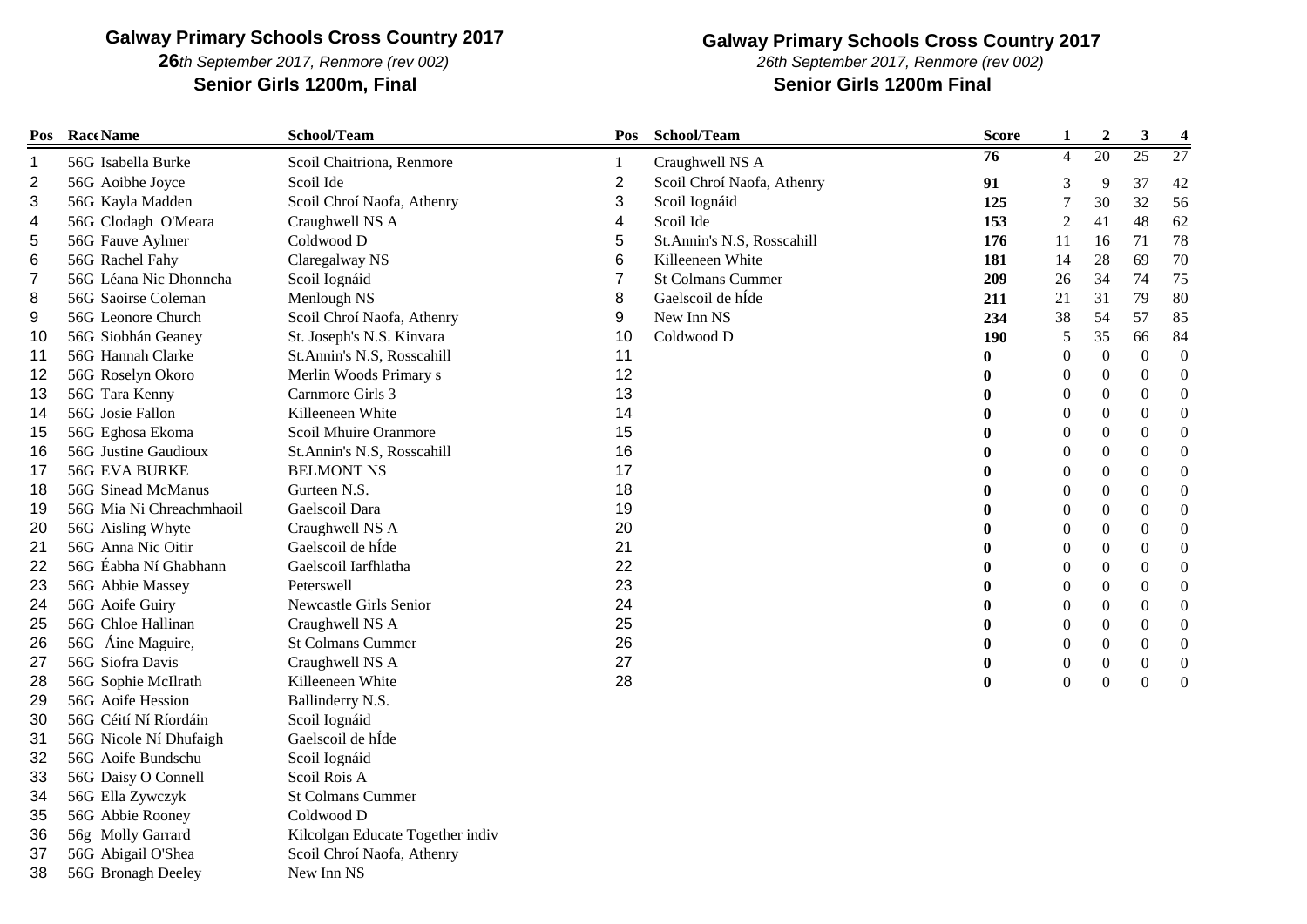39 56G Aisling Loftus Brierfield NS 56g Rebecca Kenny Brackloon NS 41 56G Sophie Davitt Scoil Ide 56G Ciara Walsh Scoil Chroí Naofa, Athenry 43 56G Grace Keaveney Craughwell NS A 44 56G Isabelle Gilmore BallyglassA 56G Anna Nic an Ri Gaelscoil Dara 56G Hylarie Tossenou Holy Trinity 56G Erin Kelly Craughwell NS B 56G Adara Salvo Scoil Ide 56G Roisín Broderick bullaun Team 1 56G Áine Hardiman Scoil Chroí Naofa, Athenry 56G Sharon Dolphin Ardrahan NS 52 56G Abaigh Molloy Ballymana NS 56G Naoise Flatley St. Joseph's N.S. Kinvara 54 56G Ciara McGrath New Inn NS 56G Amy Shimizu Gaelscoil Dara 56G Tara Ní Choisdealbha Scoil Iognáid 57 56G Caoimhe Kelly New Inn NS 58 56G Aoife Náis Scoil Iognáid 56G Niamh Donovan Claregalway NS 56G Muireann Leen Scoil Mhuire Clarinbridge 56G Emma Fitzgerald Carnaun NS 56G Ellie Browne Scoil Ide 56G Ríona Ní Mhainnín Scoil Iognáid 56G Ava Crowe Carnmore Girls 3 56G Lara Buckley Oughterard Girls Senior 56G Isabelle Mangan Coldwood D 56G Sarah Byrne Craughwell NS B 56G Mia Lukina Scoil Chroí Naofa, Athenry 56G Hannah Jennings Killeeneen White 56G Roisin Kennedy Killeeneen White 71 56G Sophie Lee St.Annin's N.S, Rosscahill 56G Ruby NÍ Mhaoláin Gaelscoil Riada 73 56G Evie Culhane Killeeneen White 74 56G Nicole Fahy St Colmans Cummer 56G Sarah FureY St Colmans Cummer 76 56G Maiah Fleetwood Killeeneen White 56G Erin Doyle Craughwell NS A 78 56G Holly Vaughan St.Annin's N.S. Rosscahill 56G Rachel Ní Choinneáin Gaelscoil de hÍde 56G Katie Ní Challaráin Gaelscoil de hÍde 81 56G Leah Farragher Ballinderry N.S. 82 56G Sarah O'Sullivan Scoil Ide 56G Leah Joyce St.Annin's N.S, Rosscahill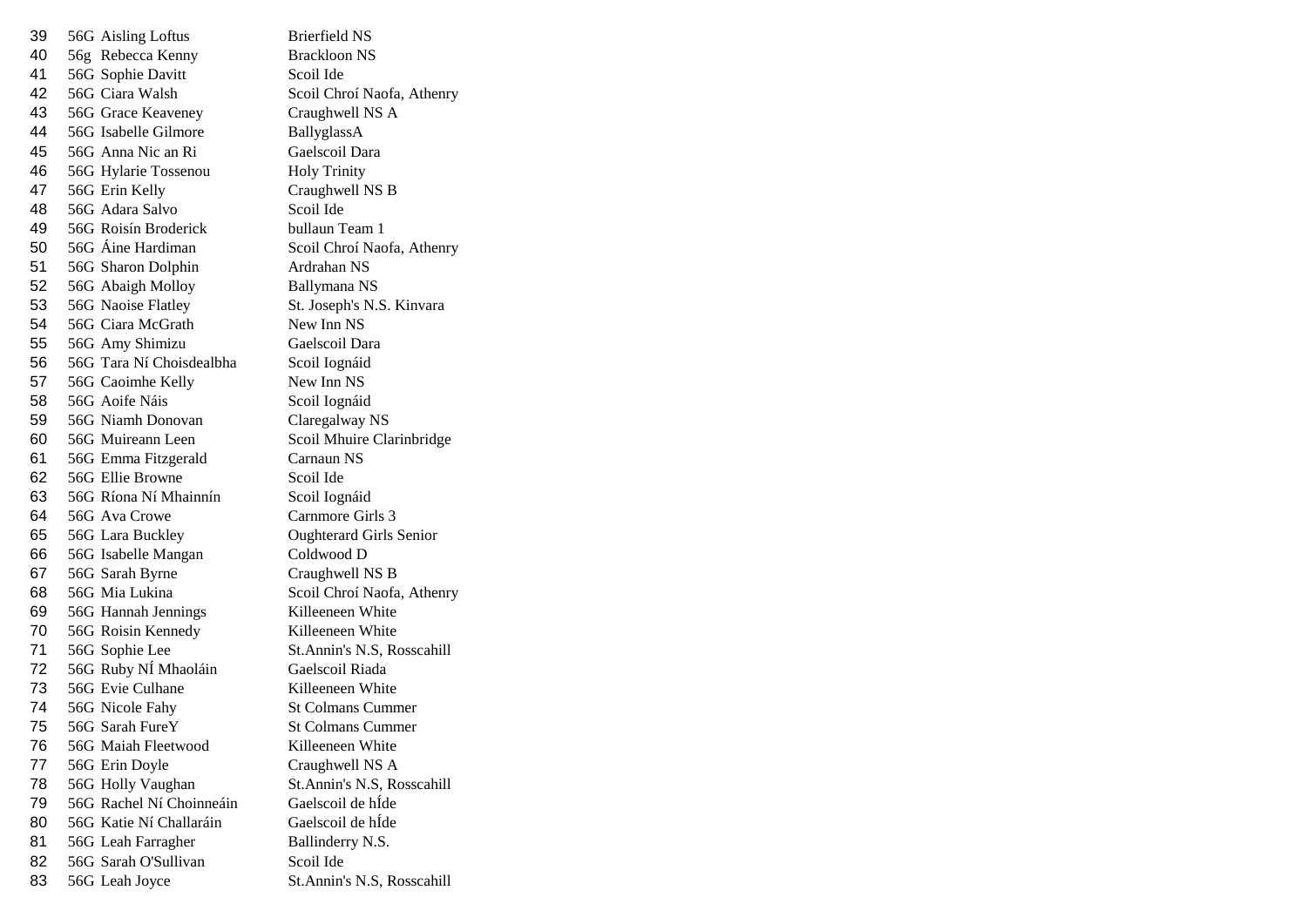| 84 | 56G Grace Leen          | Coldwood D                |
|----|-------------------------|---------------------------|
| 85 | 56G Michaela Noone      | New Inn NS                |
| 86 | 56G Ciara Maloney       | Bullaun Team 1            |
| 87 | 56G Ellen Bermingham    | St. Joseph's N.S. Kinvara |
| 88 | 56G Ella Murphy         | <b>St Colmans Cummer</b>  |
| 89 | 56G Clodagh Quirke      | <b>St Colmans Cummer</b>  |
| 90 | 56G Hannah Nevin        | New Inn NS                |
| 91 | 56G Clodagh Ward        | New Inn NS                |
| 92 | 56G Niamh Duffy         | Coldwood D                |
| 93 | 56G Maggie Morrissey    | Coldwood D                |
| 94 | 56G Clodagh Ní Mhathúna | Gaelscoil de hÍde         |
| 95 | 56G Keela Fontaine      | Gaelscoil de hIde         |
|    |                         |                           |

- 
- 
- 
- 
-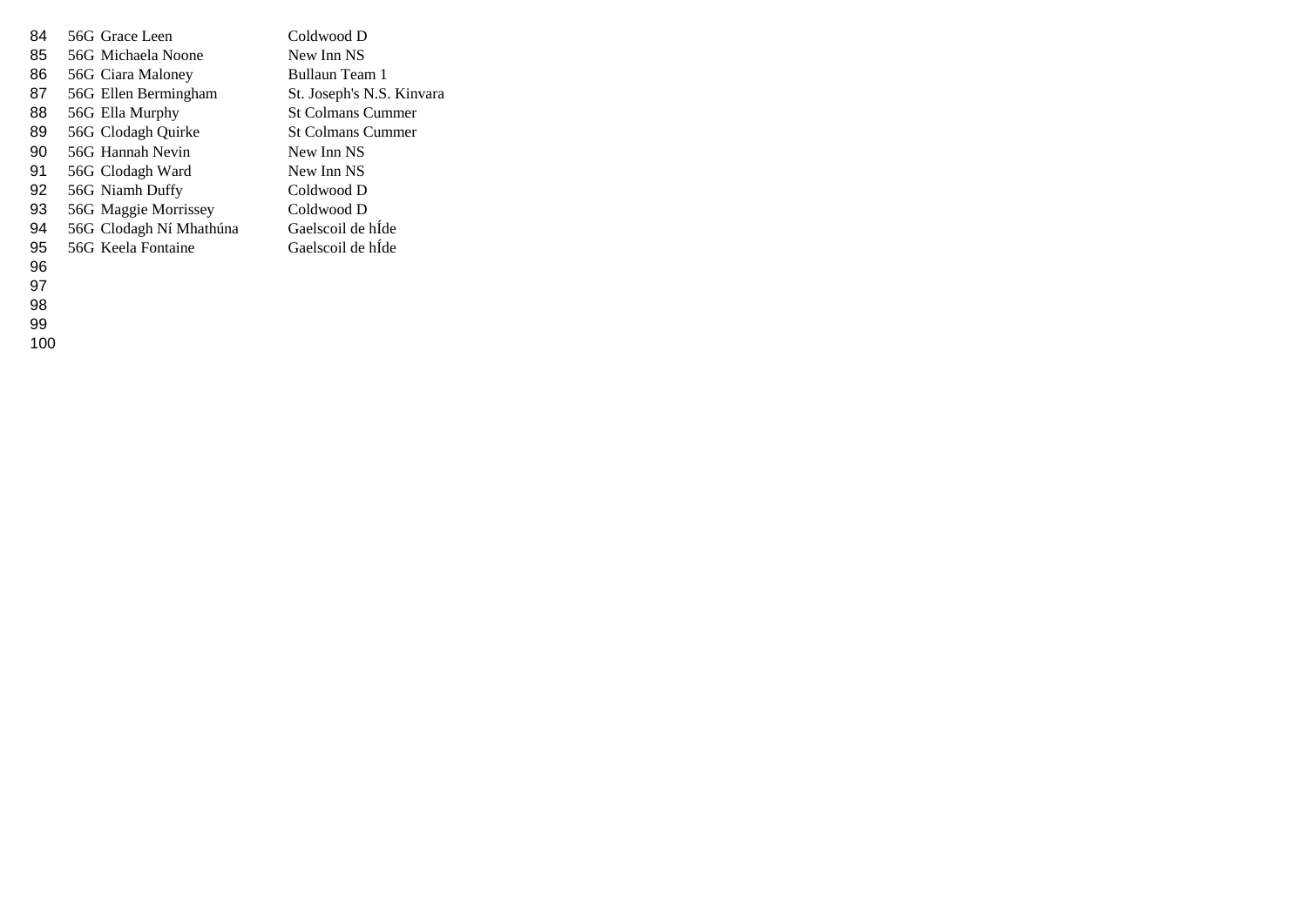*26th September 2017, Renmore (rev 002)*

**Senior Boys 1200m, Final Senior Boys 1200m, Final**

# **Galway Primary Schools Cross Country 2017**

*th September 2017, Renmore (rev 002)*

| Pos | Race Name              | School/Team                        | Pos            | School/Team                        | <b>Score</b>     | $\mathbf{1}$     | $\boldsymbol{2}$ | 3                | 4                |
|-----|------------------------|------------------------------------|----------------|------------------------------------|------------------|------------------|------------------|------------------|------------------|
| 1   | 56B David Mannion      | Kiltiernan NS.                     |                | Craughwell NS A                    | $\overline{112}$ | 5                | 27               | 34               | 46               |
| 2   | 56B Mathys Bocquet     | BallyglassA                        | $\overline{2}$ | <b>Doorus WOLFHOUNDS</b>           | 121              | 14               | 18               | 41               | 48               |
| 3   | 56B Cian McNelis 56B   | Lisheenkyle NS                     | 3              | Gaelscoil de hÍde                  | 128              | 11               | 26               | 40               | 51               |
| 4   | 56B Stephen Mannion    | Kiltiernan NS.                     | 4              | Scoil Iosaif Naofa Oranmore        | 144              | 6                | 24               | 54               | 60               |
| 5   | 56B Evan Hallinan      | Craughwell NS A                    | 5              | St. Joseph's N.S. Kinvara          | 148              | 12               | 13               | 61               | 62               |
| 6   | 56B Colm Whelan        | Scoil Iosaif Naofa Oranmore        | 6              | Newcastle Boys Senior              | 175              | 29               | 32               | 49               | 65               |
|     | 56B Evan Brady         | Peterswell                         | 7              | Scoil Iognáid                      | 176              | 33               | 37               | 42               | 64               |
| 8   | 56B Oisin Phelan       | <b>Brierfield NS</b>               | 8              | St. Patrick's Primary School, Tuam | 196              | 15               | 52               | 53               | 76               |
| 9   | 56B Paddy MacCarthaigh | <b>Bullaun Team 1</b>              | 9              | Ballymana NS                       | 214              | 16               | 50               | 63               | 85               |
| 10  | 56B Manus Sheridan     | GETNS56B                           | 10             | <b>Bullaun Team 1</b>              | 216              | 9                | 58               | 72               | 77               |
| 11  | 56B Ryan Mill          | Gaelscoil de hÍde                  | 11             |                                    | $\bf{0}$         | $\boldsymbol{0}$ | $\boldsymbol{0}$ | $\boldsymbol{0}$ | $\boldsymbol{0}$ |
| 12  | 56B Ruairí Dillon      | St. Joseph's N.S. Kinvara          | 12             |                                    |                  | $\boldsymbol{0}$ | $\boldsymbol{0}$ | $\boldsymbol{0}$ | $\boldsymbol{0}$ |
| 13  | 56B Osgar Dunford      | St. Joseph's N.S. Kinvara          | 13             |                                    |                  | $\theta$         | $\boldsymbol{0}$ | $\theta$         | $\Omega$         |
| 14  | 56B RHYS O CONNOR      | Doorus WOLFHOUNDS                  | 14             |                                    |                  | 0                | $\theta$         | $\theta$         | $\boldsymbol{0}$ |
| 15  | 56B Darragh Kenny      | St. Patrick's Primary School, Tuam | 15             |                                    |                  | 0                | $\overline{0}$   | $\theta$         | $\boldsymbol{0}$ |
| 16  | 56B Daniel Galvin      | Ballymana NS                       | 16             |                                    |                  | $\theta$         | $\overline{0}$   | $\boldsymbol{0}$ | $\boldsymbol{0}$ |
| 17  | 56B Cian Lavan         | Scoil Mhuire Clarinbridge          | 17             |                                    |                  | $\Omega$         | $\boldsymbol{0}$ | $\boldsymbol{0}$ | $\boldsymbol{0}$ |
| 18  | 56B ANDREW HORAN       | Doorus WOLFHOUNDS                  | 18             |                                    |                  | 0                | $\theta$         | $\Omega$         | $\Omega$         |
| 19  | 56B Seán Murphy        | Killeeneen White                   | 19             |                                    |                  | 0                | $\boldsymbol{0}$ | $\boldsymbol{0}$ | $\boldsymbol{0}$ |
| 20  | 56B Shane Meagher      | Claddagh                           | 20             |                                    |                  | 0                | 0                | $\theta$         | $\boldsymbol{0}$ |
| 21  | 56b Kieran Burbage     | Knocknacarra NS                    | 21             |                                    |                  | 0                | $\boldsymbol{0}$ | $\boldsymbol{0}$ | $\Omega$         |
| 22  | 56b Philip Costello    | Knocknacarra NS                    | 22             |                                    |                  | 0                | $\Omega$         | $\Omega$         | $\mathbf{0}$     |
| 23  | 56B Kyle Fitzgerald    | CarnmoreBoys3                      | 23             |                                    |                  | 0                | $\overline{0}$   | $\theta$         | $\boldsymbol{0}$ |
| 24  | 56B Cathal Penney      | Scoil Iosaif Naofa Oranmore        | 24             |                                    |                  | $\theta$         | $\overline{0}$   | $\theta$         | $\boldsymbol{0}$ |
| 25  | 56B Daniel Keane       | Carrabane                          | 25             |                                    |                  | $\boldsymbol{0}$ | $\Omega$         | $\boldsymbol{0}$ | $\boldsymbol{0}$ |
| 26  | 56B Áaron Ó Dúill      | Gaelscoil de hÍde                  | 26             |                                    |                  | 0                | $\theta$         | $\theta$         | $\mathbf{0}$     |
| 27  | 56B Luke Flynn         | Craughwell NS A                    | 27             |                                    |                  | 0                | $\overline{0}$   | $\theta$         | $\boldsymbol{0}$ |
| 28  | 56B SenanTreacy        | Athenry Boys School                | 28             |                                    |                  | 0                | $\boldsymbol{0}$ | $\boldsymbol{0}$ | $\mathbf{0}$     |
| 29  | 56B Conor Curran       | Newcastle Boys Senior              | 29             |                                    |                  | 0                | $\theta$         | $\mathbf{0}$     | $\Omega$         |
| 30  | 56B Eoin Geraghty      | CarnmoreBoys3                      | 30             |                                    |                  | 0                | $\boldsymbol{0}$ | $\boldsymbol{0}$ | $\mathbf{0}$     |
| 31  | 56B Jamie Forde        | Lurga NS                           | 31             |                                    |                  | $\mathbf{0}$     | $\theta$         | $\boldsymbol{0}$ | $\Omega$         |
| 32  | 56B MatthewFitzgerald  | Newcastle Boys Senior              |                |                                    |                  |                  |                  |                  |                  |
| 33  | 56B Mícheál Ó hEosaigh | Scoil Iognáid                      |                |                                    |                  |                  |                  |                  |                  |
| 34  | 56B Evan Moran         | Craughwell NS A                    |                |                                    |                  |                  |                  |                  |                  |
| 35  | 56B Liam O Connell     | Killeeneen White                   |                |                                    |                  |                  |                  |                  |                  |
| 36  | 56B Nicholas O' Connor | <b>Oughterard Boys Senior</b>      |                |                                    |                  |                  |                  |                  |                  |
| 37  | 56B Ruairí Bundschu    | Scoil Iognáid                      |                |                                    |                  |                  |                  |                  |                  |
| 38  | 56B Patrick Keaney     | Aillebrack                         |                |                                    |                  |                  |                  |                  |                  |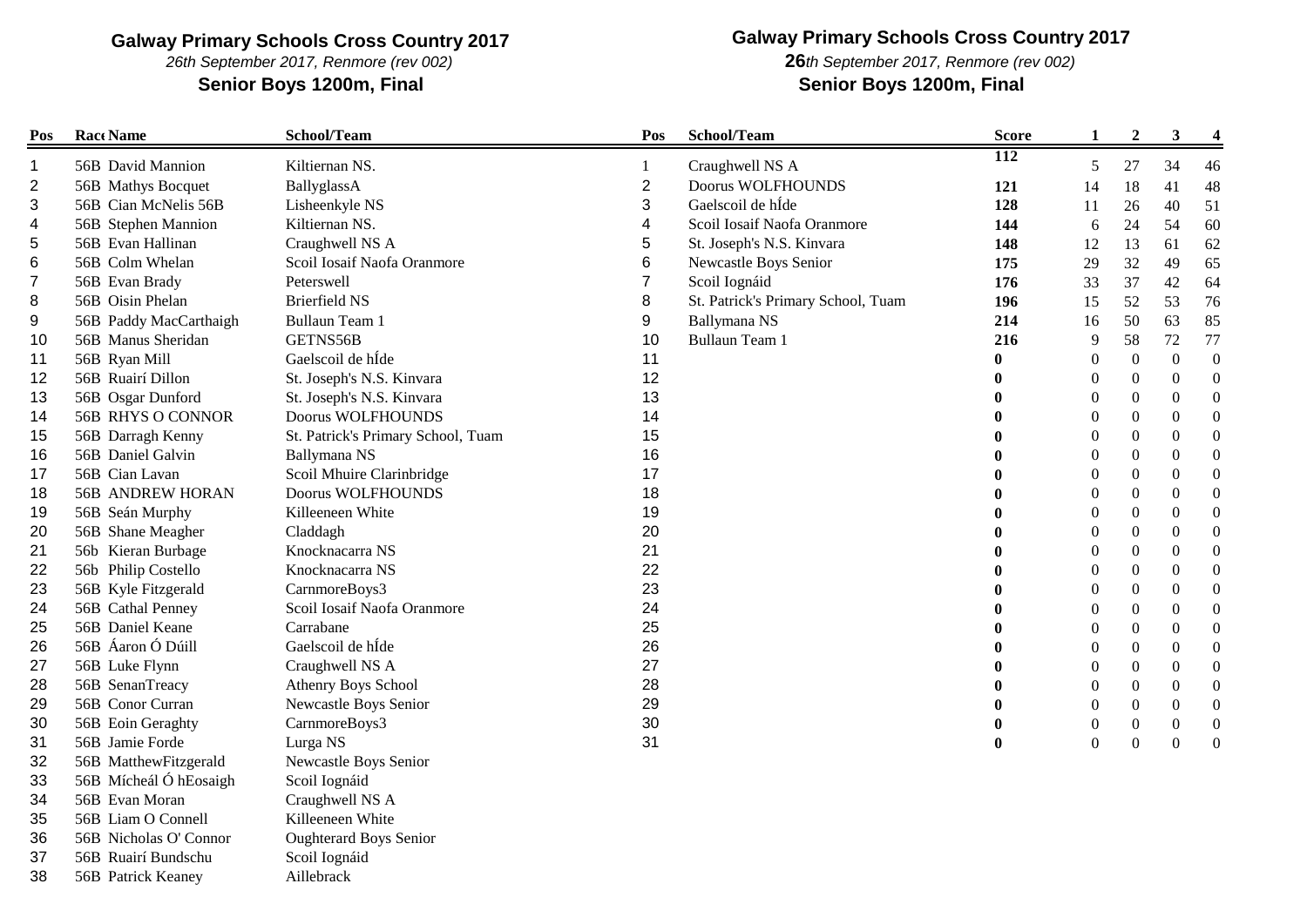| 39 |   | 56B Tony Barrett                        | St Patricks Galway city            |
|----|---|-----------------------------------------|------------------------------------|
| 40 |   | 56B Ryan Ó Domhnaill                    | Gaelscoil de hÍde                  |
| 41 |   | <b>56B MICHAEL CURTIN</b>               | <b>Doorus WOLFHOUNDS</b>           |
| 42 |   | 56B Cameron Ó Dubhlaíoch                | Scoil Iognáid                      |
| 43 |   | 56B Ryan McDonnell                      | Craughwell NS B                    |
| 44 |   | 56B Cillian Finnerty                    | Mullagh NS                         |
| 45 | 0 | Junior Thiam                            | Scoil Einde                        |
| 46 |   | 56B Roan Budge                          | Craughwell NS A                    |
| 47 |   | 56B Seán Doggett                        | Gaelscoil Riada                    |
| 48 |   | 56B MICHAEL MCSWEENEY Doorus WOLFHOUNDS |                                    |
| 49 |   | 56B Aidan Hickey                        | Newcastle Boys Senior              |
| 50 |   | 56B Conor Gilligan                      | Ballymana NS                       |
| 51 |   | 56B Kieran Waterson                     | Gaelscoil de hÍde                  |
| 52 |   | 56B Sean Rattigan                       | St. Patrick's Primary School, Tuam |
| 53 |   | 56B Cody Doherty                        | St. Patrick's Primary School, Tuam |
| 54 |   | 56B Eoghan Lohan                        | Scoil Iosaif Naofa Oranmore        |
| 55 |   | 56B Ryan O Neill                        | St.Annin's N.S, Rosscahill         |
| 56 |   | 56B Adam O'Halloran 56B                 | Lisheenkyle NS                     |
| 57 |   | 56B Liam Shaw                           | Carnaun NS                         |
| 58 |   | 56B Diarmuid MacCartaigh                | <b>Bullaun Team 1</b>              |
| 59 |   | 56B Mark Kilgannon                      | Scoil Mhuire Clarinbridge          |
| 60 |   | 56B Darragh Clery                       | Scoil Iosaif Naofa Oranmore        |
| 61 |   | 56B Charlie Conneely                    | St. Joseph's N.S. Kinvara          |
| 62 |   | 56B Kai Hayes                           | St. Joseph's N.S. Kinvara          |
| 63 |   | 56B Daire Crowe                         | <b>Ballymana NS</b>                |
| 64 |   | 56B Eoghan Mac Airt                     | Scoil Iognáid                      |
| 65 |   | 56B Daniel Langnan                      | Newcastle Boys Senior              |
| 66 |   | 56B Fionn Coen                          | Mullagh NS                         |
| 67 |   | 56B Sé Mac Samhráin                     | Scoil Iognáid                      |
| 68 |   | 56B Jason Rabbitte                      | Newcastle Boys Senior              |
| 69 |   | 56B Luke O'Connor                       | Scoil Iosaif Naofa Oranmore        |
| 70 |   | 56B Seán Okeke                          | St Patricks Galway city            |
| 71 |   | 56B Conchúr Mac Aodha                   | Scoil Iognáid                      |
| 72 |   | 56B Cathal Duffy                        | <b>Bullaun Team 1</b>              |
| 73 |   | 56B Lorcan Heavey                       | St. Joseph's N.S. Kinvara          |
| 74 |   | 56B Matthew Meares                      | St. Joseph's N.S. Kinvara          |
| 75 |   | 56B Shane Csssidy                       | Ballinderreen                      |
| 76 |   | 56B PJ Doherty                          | St. Patrick's Primary School, Tuam |
| 77 |   | 56B Cian O Higgins                      | <b>Bullaun Team 1</b>              |
| 78 |   | 56B David Kilbane                       | <b>Athenry Boys School</b>         |
| 79 |   | 56B Thomas Stratford                    | Bullaun Team 1                     |
| 80 |   | 56B Ruairí Keogh                        | Newcastle Boys Senior              |
| 81 |   | <b>56B MARK COSTELLO</b>                | Doorus WOLFHOUNDS                  |
| 82 |   | 56B Alex Duggan                         | Craughwell NS A                    |
| 83 |   | 56B Fionn O Loughlin                    | Claregalway NS                     |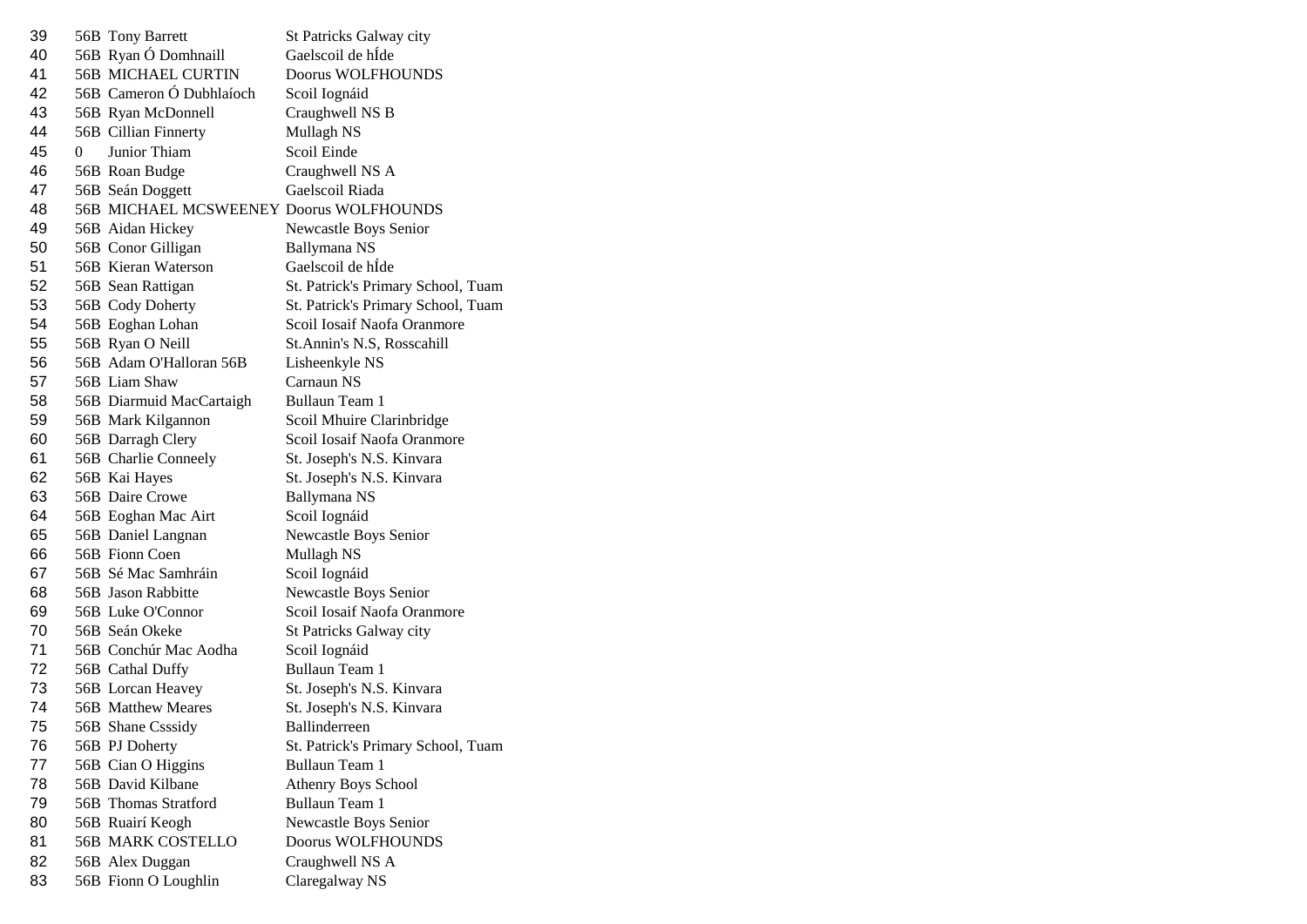| 84         | 56B Ben Shields           | Athenry Boys School                |
|------------|---------------------------|------------------------------------|
| 85         | 56B Shane Concannon       | Ballymana NS                       |
| 86         | 56B Cormac McFadden       | Craughwell NS B                    |
| 87         | 56B Roan Heslin           | St. Patrick's Primary School, Tuam |
| 88         | 56B Harry Duffy           | Scoil Iosaif Naofa Oranmore        |
| 89         | <b>56B CATHAL CORLESS</b> | Doorus WOLFHOUNDS                  |
| 90         | 56B Cian Ó Bradaigh       | Gaelscoil de hÍde                  |
| 91         | 56B Shafiq Stewart        | Scoil Bhríde Menlo                 |
| 92         | 56B Ben Corcoran          | Bullaun Team 1                     |
| 93         | 56B Gavin Keenan          | Ballymana NS                       |
| 94         | 56B Charlie Curling       | St Patricks Galway city            |
| 95         |                           |                                    |
| 96         |                           |                                    |
| 143        |                           |                                    |
| 144        |                           |                                    |
| 145        |                           |                                    |
| 146        |                           |                                    |
| 147        |                           |                                    |
| 148        |                           |                                    |
| 149        |                           |                                    |
| 150        |                           |                                    |
| 151        |                           |                                    |
| 152        |                           |                                    |
| 153        |                           |                                    |
| 154        |                           |                                    |
| 155        |                           |                                    |
| 156        |                           |                                    |
| 157        |                           |                                    |
| 158        |                           |                                    |
| 159        |                           |                                    |
| 160        |                           |                                    |
| 161        |                           |                                    |
| 162        |                           |                                    |
| 163        |                           |                                    |
| 164<br>165 |                           |                                    |
|            |                           |                                    |
| 166<br>167 |                           |                                    |
| 168        |                           |                                    |
| 169        |                           |                                    |
| 170        |                           |                                    |
| 171        |                           |                                    |
| 172        |                           |                                    |
| 173        |                           |                                    |
| 174        |                           |                                    |
|            |                           |                                    |